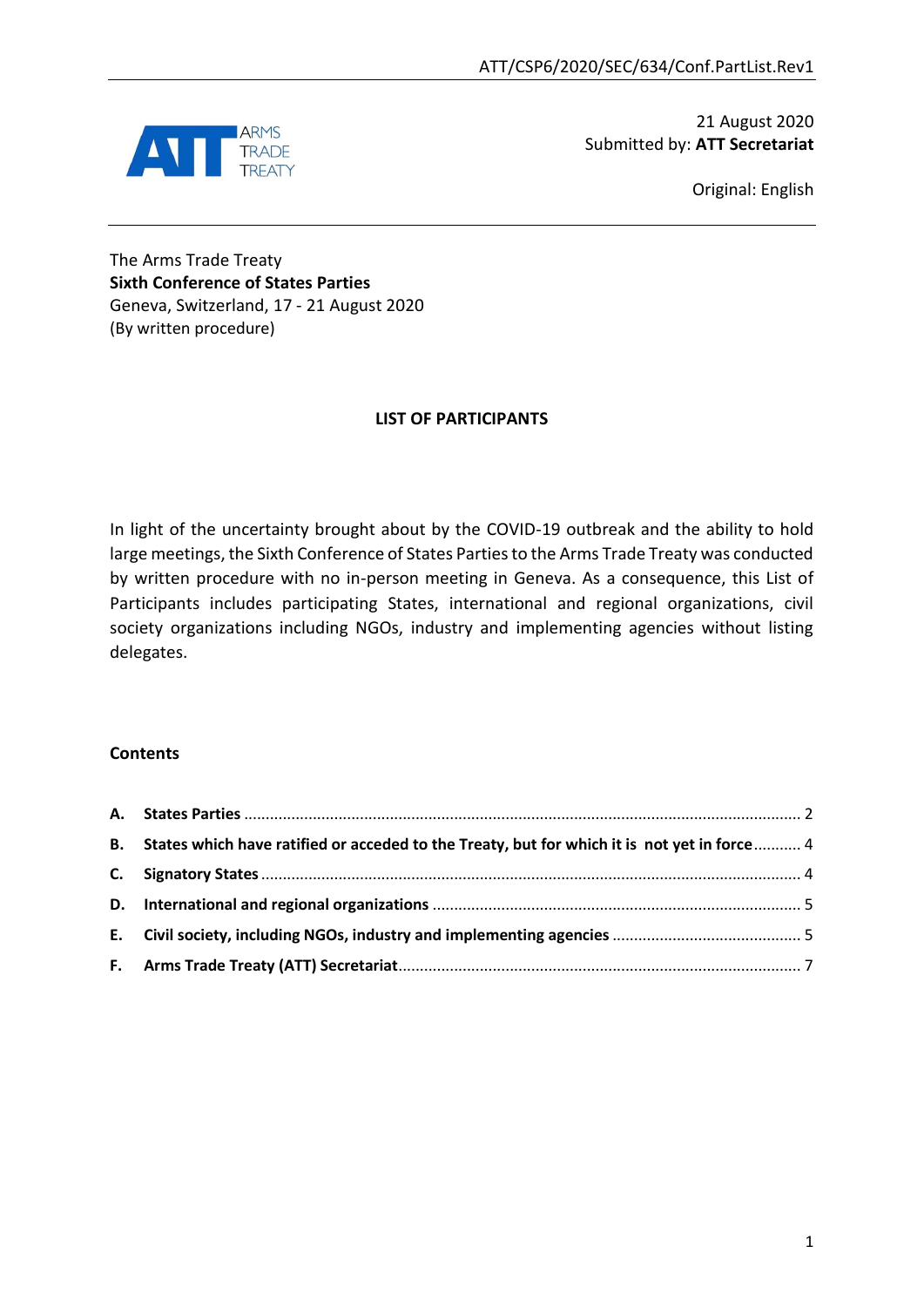#### <span id="page-1-0"></span>**A. States Parties**

Albania

Antigua and Barbuda

Argentina Australia

Austria

Bahamas

Barbados

Belize

Belgium

Bosnia and Herzegovina

Botswana

Brazil

Bulgaria

Burkina Faso

Canada

Chad

Chile

Costa Rica

Côte d'Ivoire

Croatia

Cyprus

Czech Republic

Denmark

Dominican Republic

El Salvador

Estonia

Finland France

Georgia

Germany

Ghana

Greece

Guatemala

Guyana

Honduras

Hungary

Iceland

Ireland

Italy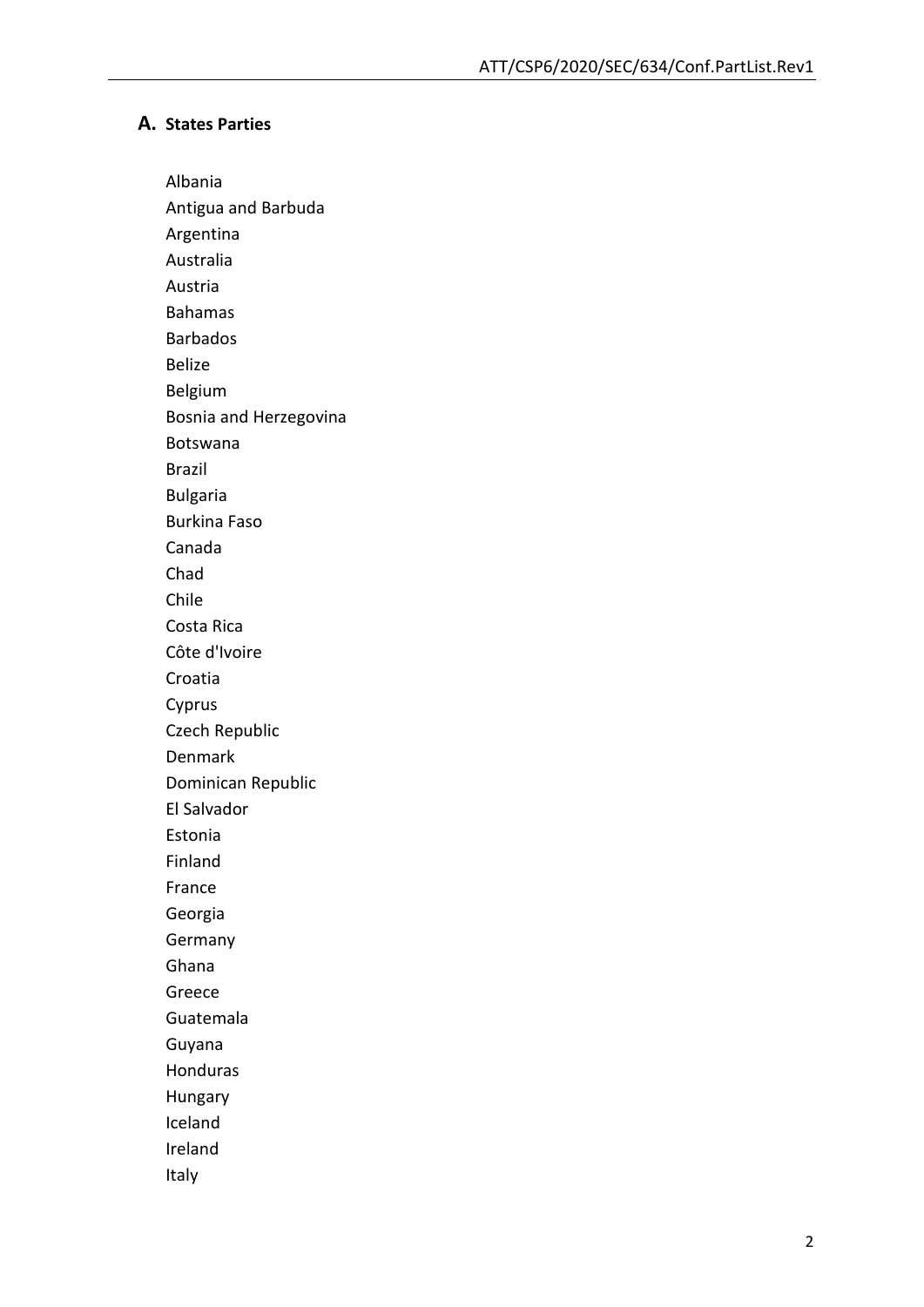Jamaica Japan Kazakhstan Latvia Lebanon Lesotho Liberia Lithuania Luxembourg Madagascar Maldives Malta Mauritania Mauritius Mexico Monaco Montenegro Mozambique Namibia **Netherlands** New Zealand Niger Nigeria Norway Panama Paraguay Peru Poland Portugal Republic of Korea Republic of Moldova Republic of North Macedonia Romania Samoa San Marino Senegal Serbia Sierra Leone Slovakia Slovenia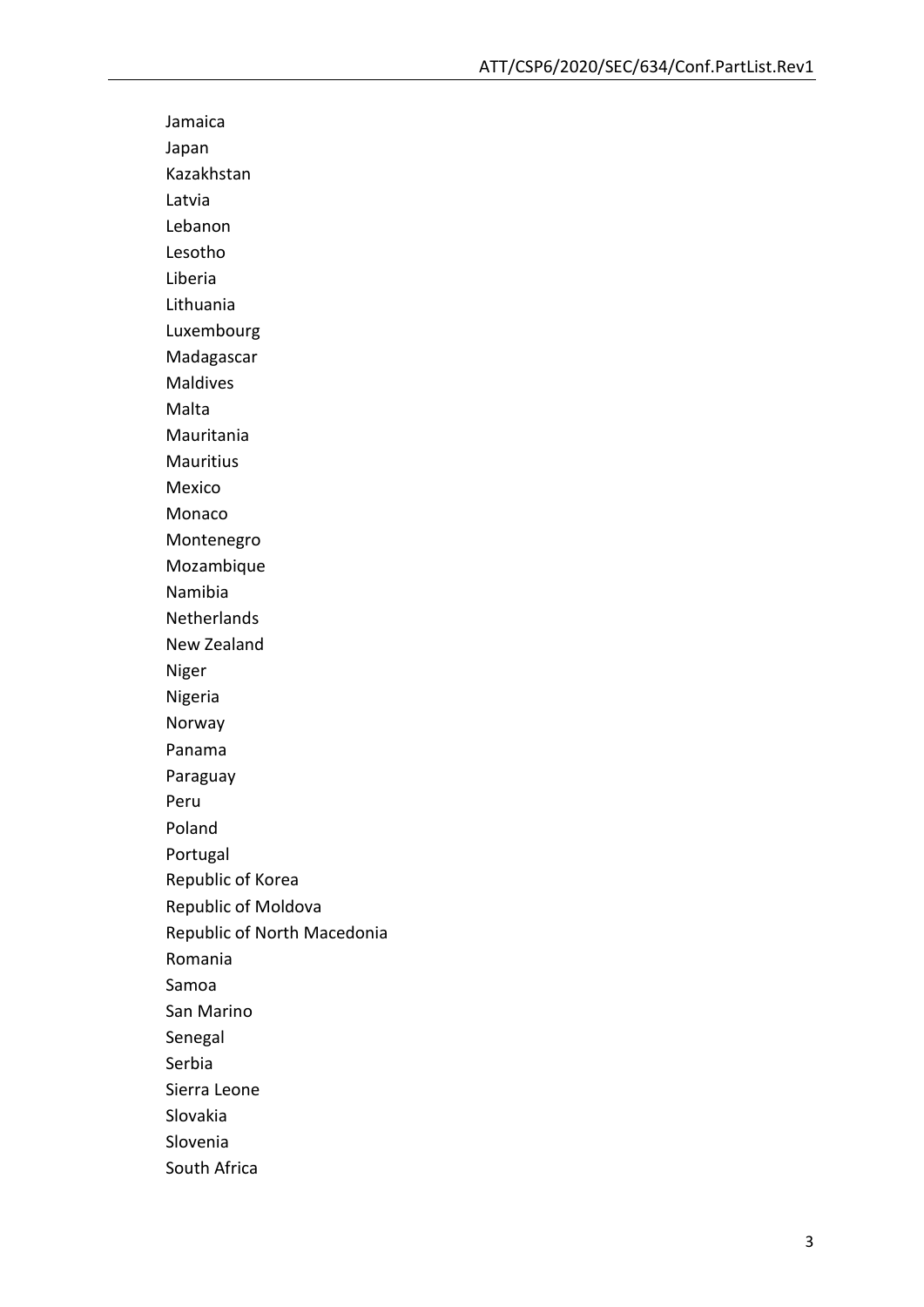Spain State of Palestine Sweden Switzerland Togo Trinidad and Tobago United Kingdom of Great Britain and Northern Ireland Uruguay Zambia

# <span id="page-3-0"></span>**B. States which have ratified or acceded to the Treaty, but for which it is not yet in force**

China

## <span id="page-3-1"></span>**C. Signatory States**

Angola Bangladesh Eswatini Haiti Israel Libya Malaysia Philippines Republic of the Congo Singapore Thailand United States of America\*

<sup>\*</sup> On 18 July 2019, the United States of America notified the Secretary-General of the United Nations, acting in his capacity as depositary, that it does not intend to become a party to the Arms Trade Treaty.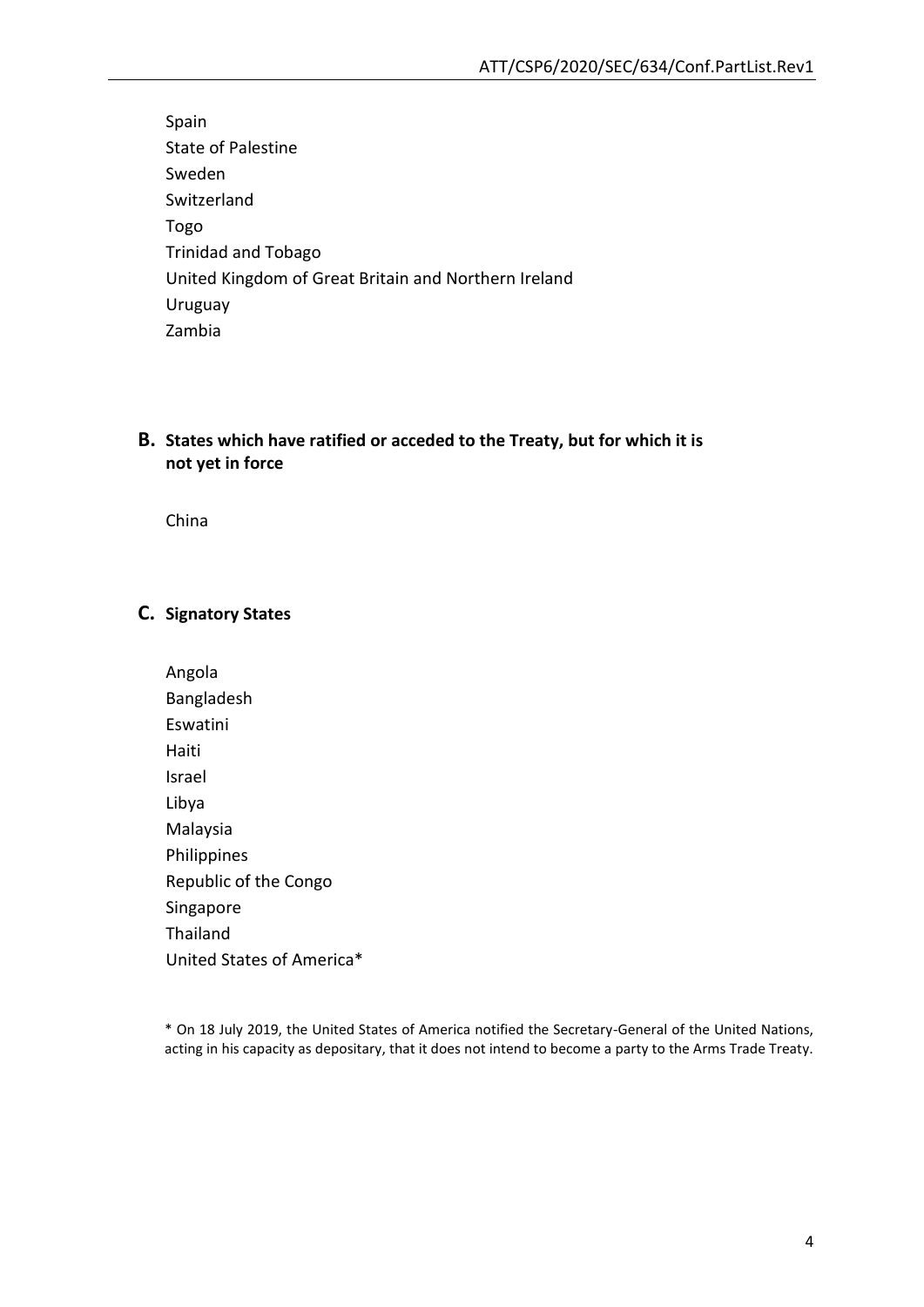## <span id="page-4-0"></span>**D. International and regional organizations**

African Union (AU) European Union (EU) International Committee of the Red Cross (ICRC) Inter-Parliamentary Union (IPU) Regional Centre on Small Arms and Light Weapons (RECSA) United Nations Institute for Disarmament Research (UNIDIR) United Nations Office for Disarmament Affairs (UNODA) United Nations Office on Drugs and Crime (UNODC) Wassenaar Arrangement

### <span id="page-4-1"></span>**E. Civil society, including NGOs, industry and implementing agencies**

Acronym Institute for Disarmament Diplomacy Action Sécurité Ethique Républicaines (ASER) AeroSpace and Defence Industries Association of Europe (ASD) Al-Haq Ammunition Management Advisory Team (AMAT) Association of European Manufacturers of Sporting Ammunition (AFEMS) Associazione Nazionale Produttori Armi e Munizioni Sportive e Civili (ANPAM) Bonn International Center for Conversion (BICC) Canada's National Firearms Association (NFA) Centre for Armed Violence Reduction (CAVR) Control Arms Coalition: 24-0 México African Council of Religious Leaders Religions for Peace Amnesty International France Arms Control Association Asociación de Políticas Públicas (APP) Association des Journalistes de Guinée (AJG) ATT Monitor/Control Arms Cameroon Youths and Students Forum for Peace (CAMYOSFOP) Campaña Colombiana Contra Minas Campaña Colombiana Contra Minas/SEHLAC Caribbean Coalition for Development and the Reduction of Armed Violence (CDRAV) Center for Peace Education-Miriam College Centro de Estudios Ecuménicos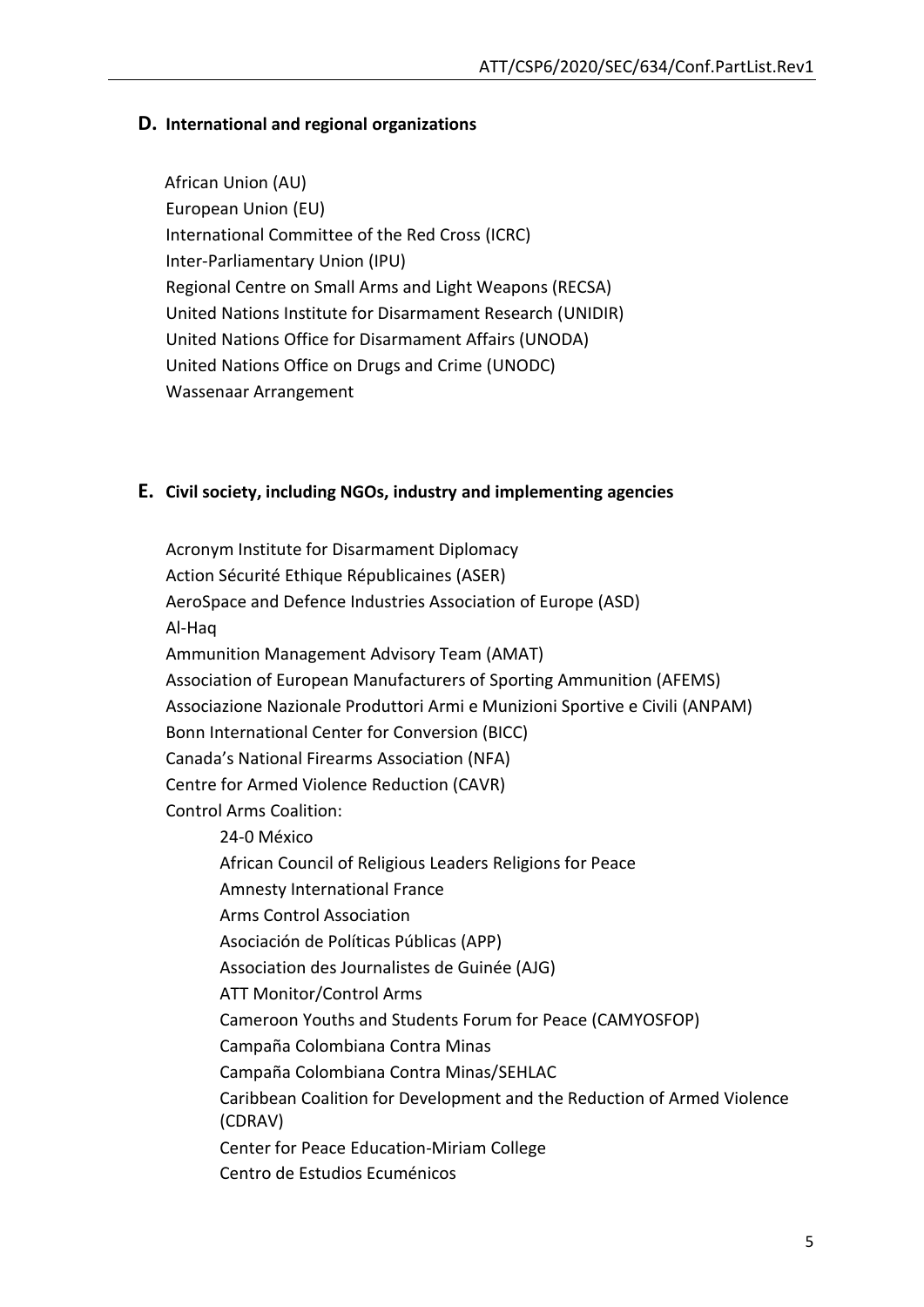Control Arms Coalition (cont.) Changemaker Norway Change Maker: Society for Social and Economic Development Control Arms Control Arms Jordan Directorate of Environment and Climate Change Emonyo Yefwe International Fellowship of Christian Councils and Churches in the Great Lakes and Horn of Africa (FECCLAHA) Femmes des Medias pour la Justice (FMJC) Fondation Solidarité des Hommes Força Moçambicana para Investigação de Crimes e Reinserção Social (FOMICRES) Fundación Arias para la Paz y el Progreso Humano Global Network for Human Development Indian Institute for Peace Disarmament and Environmental Protection Kenyatta University Kikandwa Environmental Association Kikandwa Rural Communities Development Organization Kingston and St Andrew Action Forum Les Bras Unis Liberia Action Network on Small Arms (LANSA) Mechanism for Search of Peace and Development Initiative (MI-RPD) Mexican Commission for the Defence and Promotion of Human Rights My People and Culture Association Namibia NGO Forum Trust (NANGOF) National Coalition of Civil Society Organizations of Liberia (NACCSOL) Norwegian Peace Council Oxfam Pacific Small Arms Action Group PAX Peace and Freedom Organization Peace Angels Project Peace Research Institute Frankfurt (PRIF) Peoples Federation for National Peace and Development (PEFENAP) Permanent Peace Movement (PPM) PIR Center Project Ploughshares Recherches et Documentation Juridiques Africaines (RDJA) Regional Centre for International Development Cooperation (RCIDC) **Saferworld**